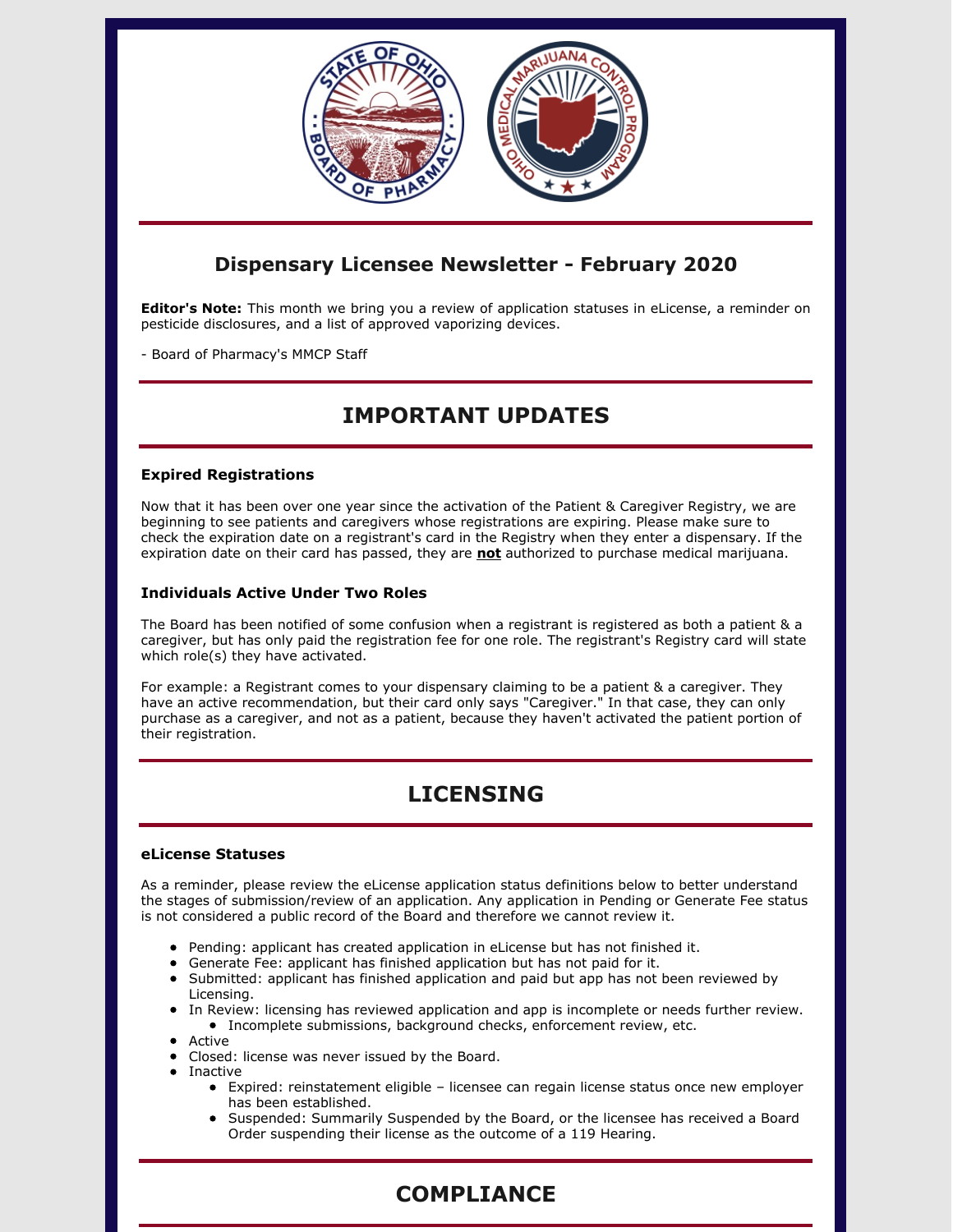#### **Pesticide Disclosures at Dispensaries**

Ohio [Administrative](http://codes.ohio.gov/oac/3796:6-3-09) Code 3796:6-3-09 requires a dispensary to "provide with all medical marijuana dispensed, accompanying material that discloses any pesticide applied to the marijuana plants and growing medium during production." In order for dispensaries to provide this material to patients, it is necessary for cultivators and processors to provide information to dispensaries regarding the pesticides that are used in their facilities. Pesticide disclosures do not have to be submitted to the Ohio Department of Commerce as an "advertisement." Therefore, there is no fee associated with providing dispensaries this information. If a licensee utilizes its pesticide practices as a method to encourage sales, it would then become an advertisement and required to be reviewed by the Department.

Dispensaries have indicated to the Board that cultivators and processors have not provided this information. If the pesticide information required by rule is not provided to a dispensary, the dispensary shall not accept the shipment of a given product or dispense it to patients. The dispensary must make arrangements with the cultivator and/or processor to obtain the required documentation.

#### **Electronic Signature Reminder**

The Board has been notified that some dispensaries are utilizing electronic signatures and/or presigned forms when submitting requests through the compliance portal. The forms specifically list one of the following statements:

#### **"Electronic or digital signatures are not acceptable" "This form must be manually signed in ink. Digital signatures will NOT be accepted."**

It is important to remember the attestation at the bottom of these forms, which require the signee to attest to the authenticity and authorization of each submission. The request forms may NOT be pre-signed (in ink) or signed with an electronic or digital signature. The designated representative and/or otherwise authorized signee shall review each submission to ensure compliance and accuracy prior to signing & submitting each request. Future submissions determined to be pre-signed or containing a digital signature will be denied as fraudulent. Please contact your designated Board compliance agent with any questions.

### **DISPENSARY OPERATIONS**

#### **Continuing Education Material Submission Reminder**

Pursuant to OAC [3796-6-3-19](http://codes.ohio.gov/oac/3796:6-3-19v1), all dispensary employees are required to receive a minimum of 16 hours of continuing education for each two-year licensing period. Foundational Training does not count towards continuing education. Similar to Foundational Training, dispensaries are required to submit continuing education materials for approval 60 days prior to the date of intended training. Dispensaries may independently develop content or work with a third party.

For more information regarding submitting, please review the following:

- **Dispensary Training & Continuing Education [Submission](https://www.medicalmarijuana.ohio.gov/Documents/LicenseeResources/Dispensary Licensee Resources/DISPENSARY EMPLOYEE TRAINING & CONTINUING EDUCATION/Dispensary Training & Continuing Education Submission Guidance Document.pdf) Guidance Document**
- [Dispensary](https://www.medicalmarijuana.ohio.gov/Documents/LicenseeResources/Dispensary Licensee Resources/DISPENSARY EMPLOYEE TRAINING & CONTINUING EDUCATION/Dispensary Training & Continuing Education FAQ.pdf) Training & Continuing Education FAQ
- **Dispensary Training & Continuing Education [Submission](https://www.medicalmarijuana.ohio.gov/Documents/LicenseeResources/Dispensary Licensee Resources/DISPENSARY EMPLOYEE TRAINING & CONTINUING EDUCATION/Dispensary Training & Continuing Education Submission Form.pdf) Form**
- **Dispensary Training & Continuing Education Submission Form CE [Attachment](https://www.medicalmarijuana.ohio.gov/Documents/LicenseeResources/Dispensary Licensee Resources/DISPENSARY EMPLOYEE TRAINING & CONTINUING EDUCATION/Dispensary Training & Continuing Education Submission Form  CE Attachment.pdf)**

#### **Active Ingredient Threshold Questions**

When is it acceptable to not calculate the 5% variance and to consider the THC or CBD content zero?

- **For processed products:** the Board has set a minimum threshold of 0.1% for CBD content, below which products are considered to have 0% CBD content and therefore not subject to the 95% - 105% range rules. There is no zero threshold for THC % in processed products at this time. For example, if a processed product's CBD content is 0.09% then the product can be considered as having zero percent, but if the product's CBD% is .1% then the +/-5% variance must be considered.
- **For Plant-based products:** the Board has set a minimum threshold of 0.3% for THC and CBD content, below which plant material products are considered to have 0% content and therefore is not subject to the 95% - 105% range rules. For example, if a processed product's THC content is 0.29% then the product can be considered zero, but if the products THC % .3% then the 5% variance must be considered.

Can a product's Unit THC Content exceed the 1-day supply?

The Unit THC Content may exceed the maximum THC amount for a 1-day supply, if the